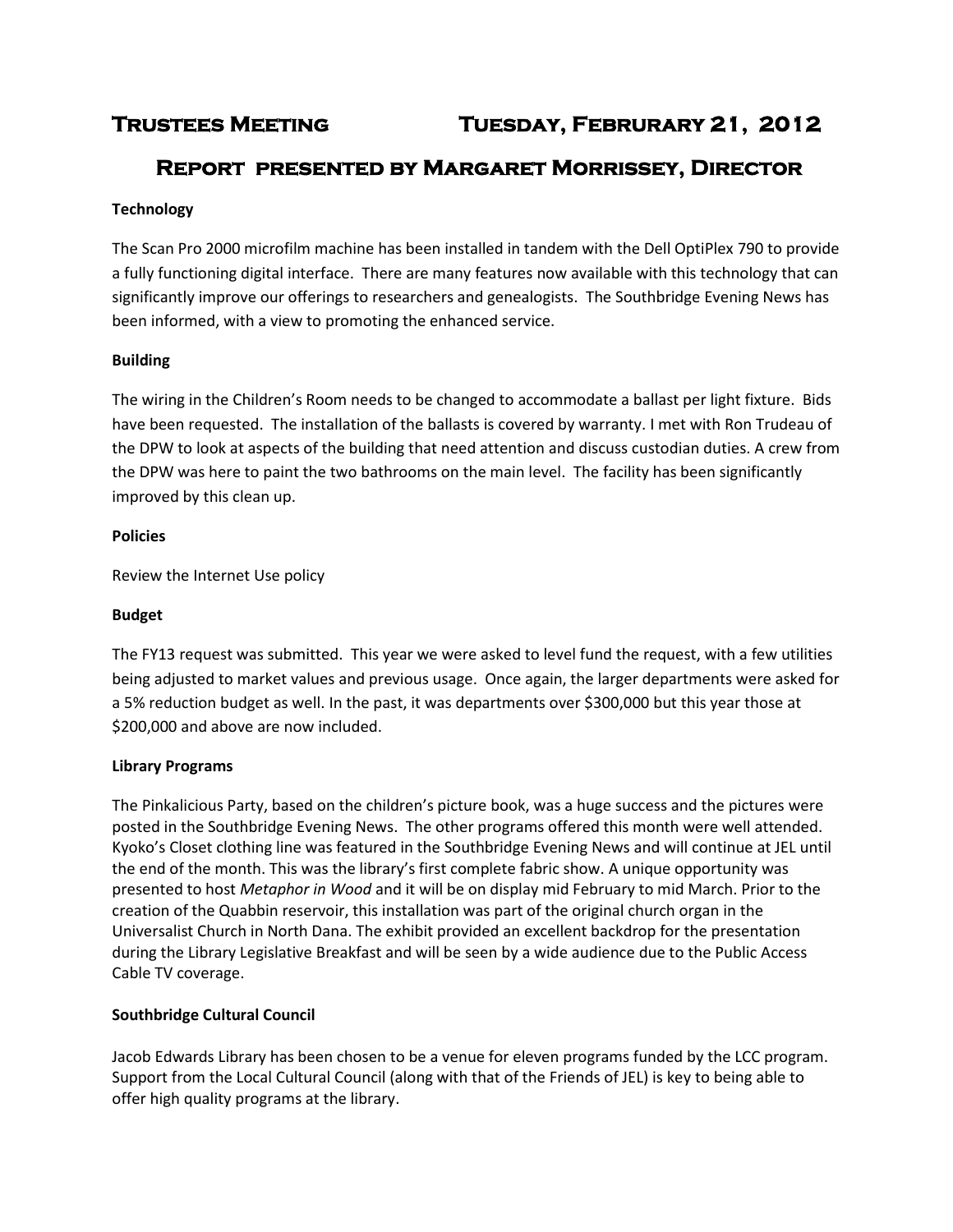#### **Outreach**

Staff provided an orientation tour for a group of students who are in the Intensive Family Service program at Harrington Memorial Hospital.

#### **AARP Tax Assistance**

AARP area representative visited to discuss future services. In 2012, due to lack of volunteers, they were unable to offer tax preparation service at JEL. Staff is directing inquirers to the Southbridge Community Center Wednesday service. Mr. Brady of the AARP recognized the great need for this program in town and anticipates being able to restore the service in 2013.

## **Digitization**

In preparation for the High School Yearbooks for the digitizing project, at the Boston Public Library, we are attempting to obtain loans of issues that are missing from the collection. There are a few gaps in the Southbridge High School yearbook collection so we have contacted a few people in the community in an attempt to procure a loan of the items to have them digitized.

Dick Whitney and I met with Adam Minor, Editor Southbridge Evening News to discuss mutual goals and to determine if we can provide a copy of the SEN archive to patrons. At the moment, our subscription to the paper allows the staff access only.

#### **Staff**

The staff at the library worked hard to make the Legislative Breakfast the success it was. This involved going above and beyond regular duties and working as a team to cater the event ourselves. As it has been eight years since JEL has last hosted this event, staff was invested in welcoming colleagues from across the state as well as the legislative delegation and town officials.

Children's room staff is integrating the reference materials into the circulating collection in an attempt to make the materials more accessible.

## **Meetings**

Apart from the regular monthly meetings of the Digital Commonwealth, and Area Library Directors luncheon, I met with Talking Book Library staff at Worcester Public Library and followed up with the Supervisor of the Service at the Legislative Breakfast.

I met with the Charter Cable technician and Cable Access director to discuss the new fiber installation for live broadcasting at the library.

ASPIRA-MA Advisory Board – an occasional group that will meet to discuss development and education in the Hispanic community.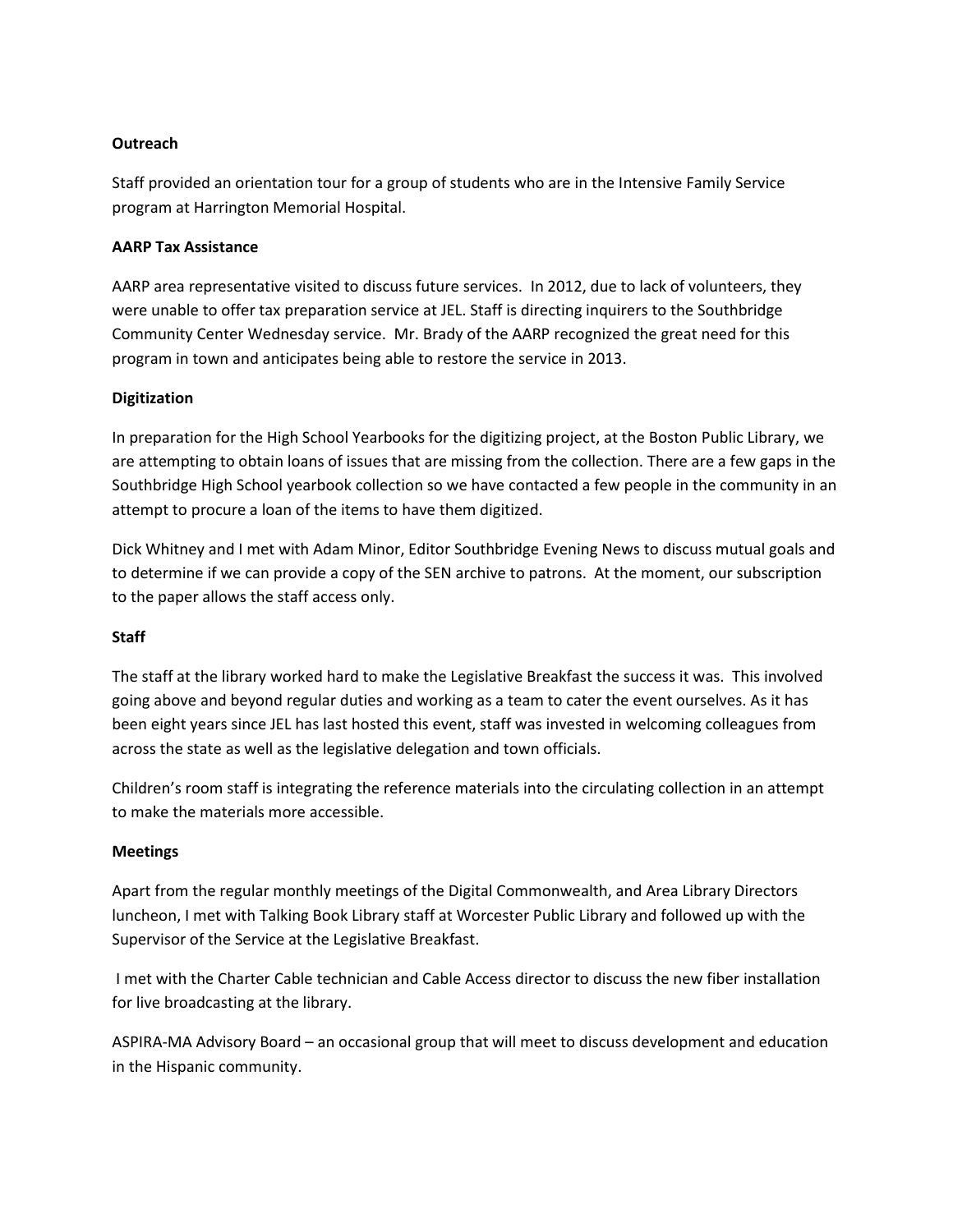#### **Library Legislative Breakfast**

With seventy people in attendance, Senator Richard T. Moore, Representatives John V. Fernandes and Peter Durant, as well as representatives from C/WMARS network, MBLC, Mass Library System, Southern Worcester County Educational Collaborative. The Town Manager provided the opening remarks, and the Chairwoman of the Town Council closed. Libraries in our district as far away as Bellingham were represented. The event was covered by colleagues from the cable TV, and staff of the Southbridge Evening News.

#### **Bequests**

In response to my message to Kolvoord, Overton & Wilson, two checks were sent by the Executors of the Daniel Bousquet estate to replace the check that was drawn on a closed account. This money was applied to pay the invoice for AMS for the Scan Pro 2000 – the balance \$8,296.55

#### **Sort-To-Light Project**

The staff and the four tax abatement personnel continue to work on retrospectively barcoding the items in the collection that do not have a barcode on the upper left corner of the material. The loan of the barcode duplicator will end on March  $9<sup>th</sup>$ , and we will reapply to extend or to receive it again.

| February         | Sasha Thomas -               | Reception 2/2 at           | Main Hall           |
|------------------|------------------------------|----------------------------|---------------------|
| During library   | Couture line and new         | 6:30 p.m. $-7:30$ p.m.     |                     |
|                  |                              |                            |                     |
| open hours       | entrepreneur in town         |                            |                     |
| Monday 27        | Inkwell Imaginings           | 6 p.m. $-7:30$ p.m.        | Mills Room          |
|                  |                              |                            |                     |
| Tuesday 21, 28   | Knitting With Sonya          | 10:30 a.m. $-$ 12:30 p.m.  | <b>Reading Room</b> |
|                  |                              |                            |                     |
| Tuesday 21, 28   | Anime Club for Teens         | $3:10$ p.m. $-4:30$ p.m.   | Pioppi Room         |
| Tuesday 21, 28   | <b>Tuesday Tales</b>         | $10:30$ a.m. $-11:30$ a.m. | Children's Room     |
|                  |                              |                            |                     |
| Wednesday 22, 29 | Movement Program for         | 11 $a.m. - 12$ noon        | Children's Room     |
|                  | <b>Toddlers with Kennedy</b> |                            |                     |
|                  | Donovan Center               |                            |                     |
| Wednesday 22, 29 | Crafty Wednesdays            | All Day                    | Children's Room     |
| Friday 27        | Move & Groove for Toddlers   | 10:30 a.m. to 11 a.m.      | Children's Room     |
|                  | with Leena Vaidya            |                            |                     |

#### February 2012